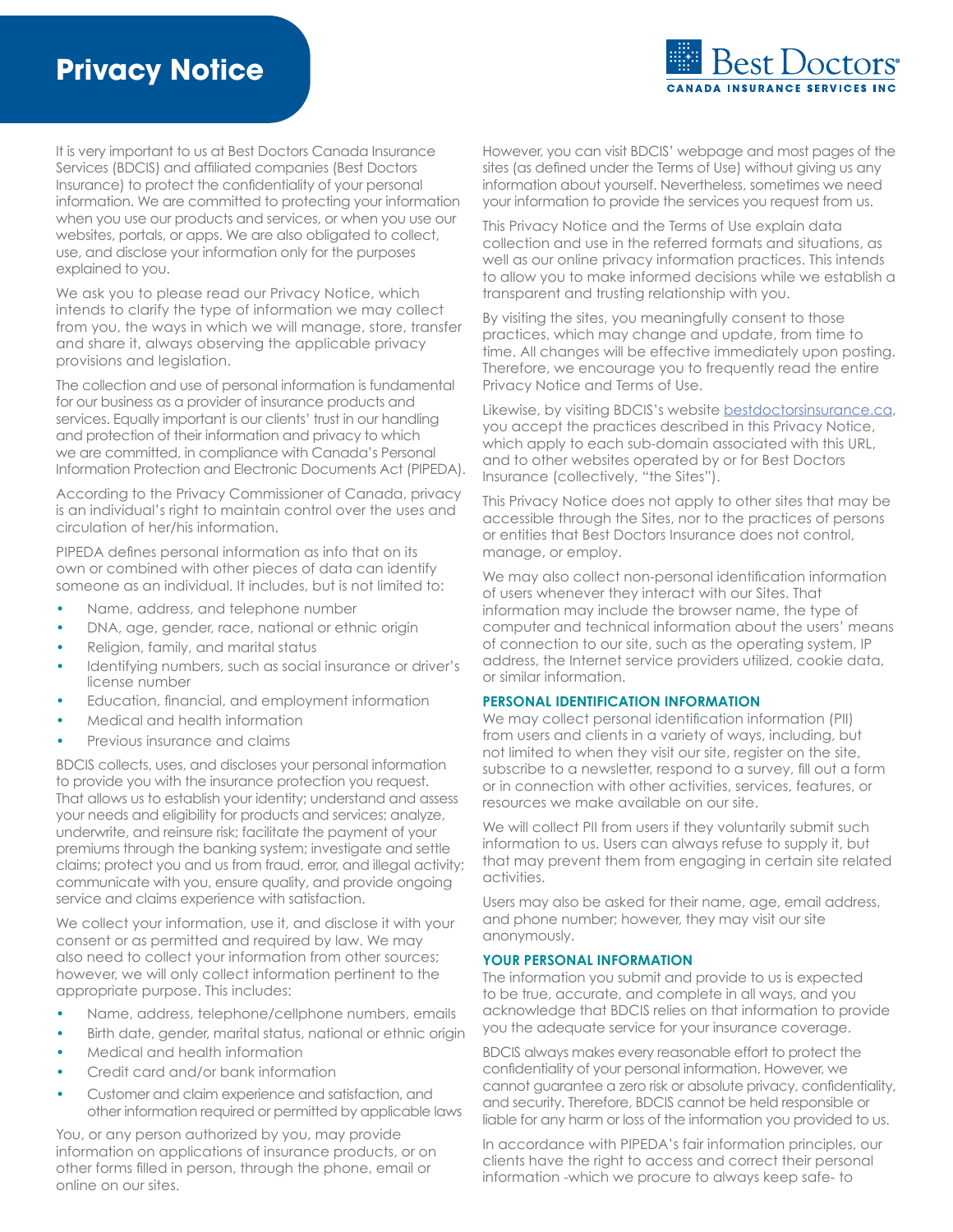

challenge its accuracy and completeness; to request its deletion and to formally complain about any breach with the Office of the Privacy Commissioner of Canada.

## **HOW DO WE PROTECT YOUR INFORMATION?**

We adopt appropriate data collection, storage and processing practices and security measures to protect against unauthorized access, alteration, transfer, disclosure or destruction of your personal information, username, password, transaction information and data stored on our site.

#### **SHARING YOUR PERSONAL INFORMATION**

BDCIS may share your information with any person authorized by you; with anyone required or permitted by law to have access to your personal information; with any person when it is necessary to meet our legal, regulatory, insurance, audit, processing, and security requirements, or to protect our reasonable business interests.

We may share your personal info with other insurers, agents, and brokers; with professionals, such as lawyers, doctors or adjusters working with or for us; with credit card issuers and processors, and with data collection agencies for analyzing business results.

We take great care in the selection of our services providers due to our commitment with a consistent high level of service and quality. The service providers include, but are not limited to paramedical examiners, doctors, nurses, medical laboratories, hospitals, clinics, rehab facilities, pharmacies, the Medical Information Bureau, specialty coverage providers for expatiates, local independent medical examiners, and travel assistance providers, among others.

Where personal information is shared with our service providers, we will require them to protect the information in a manner that is consistent with our privacy and security policies and practices. We, or our service providers acting on our behalf, may process and/or store some or all your persona information in jurisdictions outside of Canada, including the United States. You should note that some jurisdictions might not have laws that provide privacy protections in the same way as those of Canada. However, you may rest assured that we take reasonable contractual and other type of measures to protect your personal information while processed or handled by our service providers.

We may also use third-party service providers to help us operate our business and the site, or administer activities on our behalf, such as sending out newsletters or surveys. We may share your information with these third parties for those purposes, provided that you have given us your permission.

Your consent is implied or inferred from actions such as navigating our website and providing your personal information; filling out an application; presenting an ID or your member identification to a healthcare provider, for us to process a claim.

Similarly, by providing personal information about a third party such as a family member, we assume that you have obtained their consent to the collection, use and disclosure of such personal information, in accordance with this Privacy Notice.

You may withdraw your consent for us to collect, use and disclose your personal information, as long as there are no legal or contractual reasons preventing you from doing so. Depending on the circumstances, however, withdrawal of

your consent may impact our ability to continue to provide you with the products and/or services you have requested. In the case of insurance, individual or group benefits, it may prevent us from keeping your coverage in force or from properly evaluating and processing your claims.

#### **BDCIS' PRIVACY POLICY**

Our policy has been developed to comply with the Ten Privacy Principles set out in the federal government's privacy legislation, the Personal Information Protection and Electronic Documents Act (PIPEDA), namely:

- 1. **Accountability.** BDCIS is responsible for the personal information in our possession. We have implemented the necessary controls and tools to keep it safe and private, according to the practices outlined in this Privacy Notice.
- 2. **Purposes.** We will identify the purposes for which your personal information is collected, before or at the time of collection. Among the purposes of collection, use and disclosure are the following:
	- **•** Confirm your application information and assess your eligibility for products and services.
	- **•** Provide you with ongoing services; establish and maintain communication with you and respond to any inquiries you may have.
	- **•** Identify you and ensure the accuracy of your personal information.
	- **•** Process and adjudicate your claims and determine your eligibility for benefits.
	- **•** Meet regulatory and legal requirements.
	- **•** Protect our business against fraud and other illegal activities.
- 3. **Consent.** Our Privacy Notice explains the reasons and ways in which BDCIS and our affiliates may collect your personal information, as well as the purposes for that. We collect, use, and disclose your info according to this Privacy Notice, except when otherwise required or permitted by law.

Your consent may be given verbally, electronically or through our or your authorized representative(s). It may also be implied when filling out forms and providing your personal information when navigating our website and related Sites.

It is your right not to provide us with some or all your personal information in which case BDCIS may not be able to provide you a requested product or service nor establish your eligibility for insurance or a claim benefit.

You may deny us or withdraw consent to use or disclose your personal information for certain purposes. This will need to be specifically communicated to us in a written way.

- 4. **Limiting Collection.** We will limit the collection of your personal information to those details that are necessary for the identified purposes and the terms of this Privacy Notice.
- 5. **Limiting use, disclosure, and retention of PI.** BDCIS will use your personal information for the purpose for which it was collected, unless you have consented otherwise, by different means and according to the terms of this Privacy Notice, or when required or permitted by law.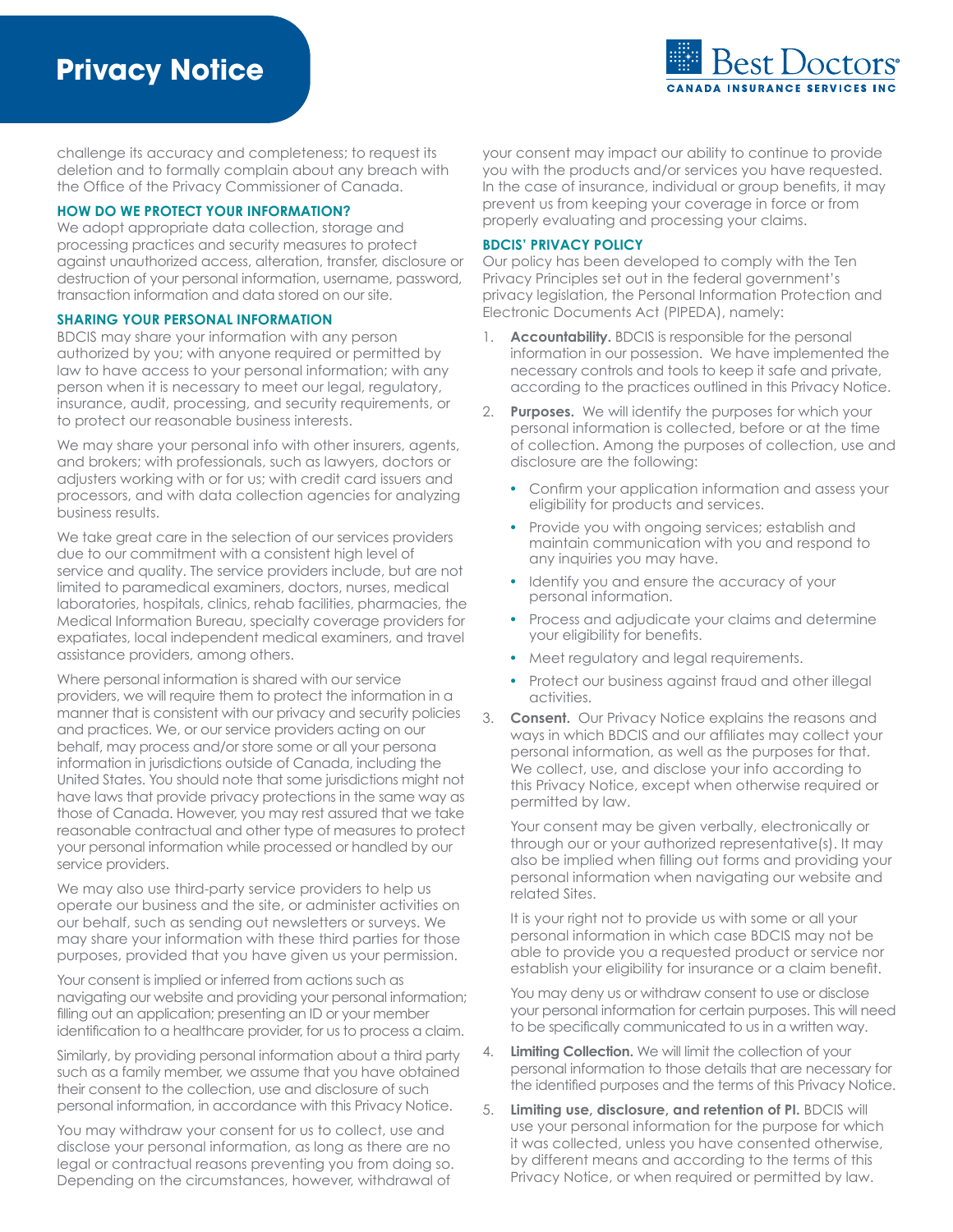

- 6. **Accuracy.** BDCIS will keep your personal information as accurate, complete, and up to date as possible to fulfill the purposes for which it was collected. In this sense, you can assist us in ensuring your records are current by notifying us of any changes to your personal information. You have the right to challenge the accuracy and completeness of your personal information and amend it if necessary. You will need to communicate it to us in a written way.
- 7. **Safeguards.** Our systems and procedures are designated to prevent loss, misuse, unauthorized access and disclosure, alteration, or destruction of your personal information. Only authorized employees and service providers of Best Doctors Insurance have access to it. Some service providers may be located outside of Canada. However, our commitment to security extends to the contracts and agreements that we sign with external suppliers and service providers.
- 8. **Openness.** If needed, we will make available information about our policies and practices relating to the management of your personal information.
- 9. **Individual access.** We will inform you about your personal information upon written request, subject to any legal or business restrictions. You may also request to amend your personal information if necessary.
- 10. **Challenging compliance.** You may contact us with questions, concerns, or complaints, by written or verbal means.

#### **CHANGES TO THE PRIVACY NOTICE**

BDCIS has the discretion to update its privacy policy at any time. We encourage users to frequently check this page for any changes and to stay informed about how we are protecting the personal information we collect.

You acknowledge and agree that it is your responsibility to review the privacy policy periodically and become aware of modifications.

## **CONTACT US ABOUT PRIVACY**

If you have questions, concerns, requests, or complaints you may contact us at:

Privacy Officer Best Doctors Canada Insurance Services Inc. 9131 Keele Street, Unit A4 Vaughan, ON L4K 0G7 Telephone 1.855.667.4028

#### **TERMS OF USE**

The following Terms of Use and conditions are a legally binding contract between you and Best Doctors Canada Insurance Services (BDCIS) pertaining to the access and use of the services offered and all products, information, content, media, printed materials and "online" or other electronic documentation accessible from [bestdoctorsinsurance.ca](http://www.bestdoctorsinsurance.ca), any sub-domains thereof or other websites operated by or for Best Doctors Insurance (collectively, "the Sites"). Please review them carefully.

The Sites are all offered by BDCIS to you, free of charge on the express condition that you accept, without modification, and abide by these Terms of Use.

Your access and use of the Sites is conditioned upon your continued compliance with these Terms of Use. Please read them carefully, as your use of the Sites constitutes your acceptance of these Terms of Use.

Best Doctors reserves the right to change these Terms of Use at any time without notice, and such amended terms shall be binding; thus, you should consult the most recent version of these Terms of Use each time that you view the Sites.

#### **WEB BROWSER COOKIES**

Cookies are small text files used by websites to track and collect data from browsers. This information is then stored on the device used to connect to the Internet. Cookies also allow to better understand the user's preferences to offer personalized content, mainly through advertisements.

Our Site may use cookies to enhance your experience. Your web browser places cookies on its hard drive for recordkeeping purposes and, sometimes for information tracking.

You may choose to set your web browser to refuse cookies or to be alert when cookies are being sent. If you do so, note that some parts of the Sites may not function properly.

#### **PROTECTION OF YOUR INFORMATION**

Sensitive and private data exchange between the Sites and their users happens over an SSL secured communication channel and is encrypted and protected with digital signatures. Our Sites are also in compliance with PCI vulnerability standards to create a secure environment for users.

#### **HOW DO WE USE THE COLLECTED INFORMATION?**

If you provide BDCIS with personal information when you visit our Sites, we may use it in our programs and activities. We may enter your name into one of our databases so we can contact you to obtain your input, provide you with information about our programs and events or request contributions.

Furthermore, BDCIS may collect, store, or share your personal information for the following purposes:

**To improve customer service.** The information you provide helps us respond to your customer service requests and support needs more efficiently.

**To personalize the user experience.** We may use information taken together to understand how you and others use the services and resources provided on our Sites.

**To improve our Site.** We may use feedback you provide to improve our products and services.

**To process payments.** We may use the information users provide about themselves when placing an order only to provide service to that order. We do not share this information with outside parties except to the extent necessary to provide the service.

**To share your information with third parties.** We may share or sell information with third parties for marketing or other purposes.

**To run a promotion, contest, survey, or other site feature.** To send users information about topics we think will be of their interest unless they explicitly ask not to receive it.

**To send periodic emails.** We may use the email address to send information and updates pertaining to users' orders. It may also be used to respond to their inquiries, questions, and/or other requests.